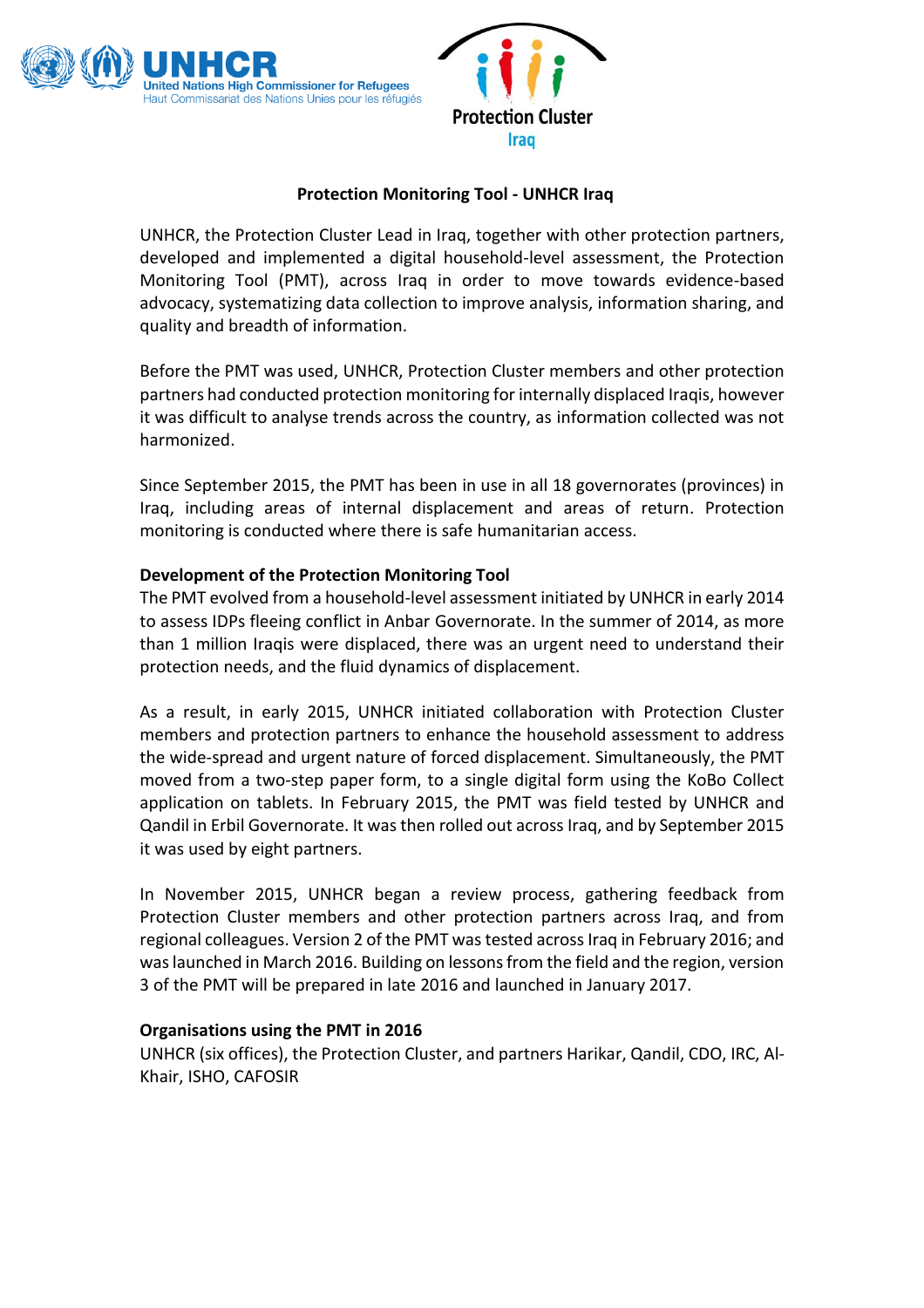

# **Selected population categories**

In 2015, the PMT was designed to assess IDP and IDP returnee households. In 2016, the PMT was expanded to include stateless individuals and refugee returnees. Thus all protection monitors may use the same digital form for all four populations of concern. In early 2016 a separate PMT was developed and tested for Syrian Refugee households.

Some **outcomes** of the PMT are the following:

- Improved analysis by UNHCR and the Protection Cluster to obtain evidencebased data for programming on a wide-range of topics;
- Enhanced ability of UNHCR and the Protection Cluster to enable evidencebased advocacy with a wide range of stakeholders;
- Monthly dashboards by the Protection Cluster highlighting critical protection needs and trends across the country;
- Improved information sharing among protection actors;
- Protection monitors assessed about 54,000 households (more than 300,000 people) from May to December 2015, with thanks to generous contributions from DFID to develop and implement the digital PMT.
- Referrals for cash assistance for 26,000 households and for specialized services for more than 10,000 households.

Implementing **the PMT influenced the protection strategy** in many ways, including:

- The PMT allows the Protection Cluster, UNHCR and partners to use evidencebased data to better advocate with government authorities, donors, and humanitarian actors;
- Protection issues can now be analysed and assessed among governorates and districts as protection monitors across Iraq collect the same information;
- Protection monitoring information in a digital format is more easily shared with a broader range of partners and Protection Cluster members, informing more actors in analysis and programming;
- The PMT referral system allows for improved monitoring and follow-up of individuals needing specialized services, as well as monitoring the needs and gaps for services;
- Having the information directly entered into a database in the field by UNHCR and its partner protection monitors allows for real time information flow from across Iraq, assisting with faster decision-making, analysis and understanding of displacement events;
- Protection monitors are able to gather information more quickly using tablets allowing for a more comprehensive protection assessment, informing issues such as HLP issues, mine awareness, GBV, child protection, shelter, basic needs and future intentions.